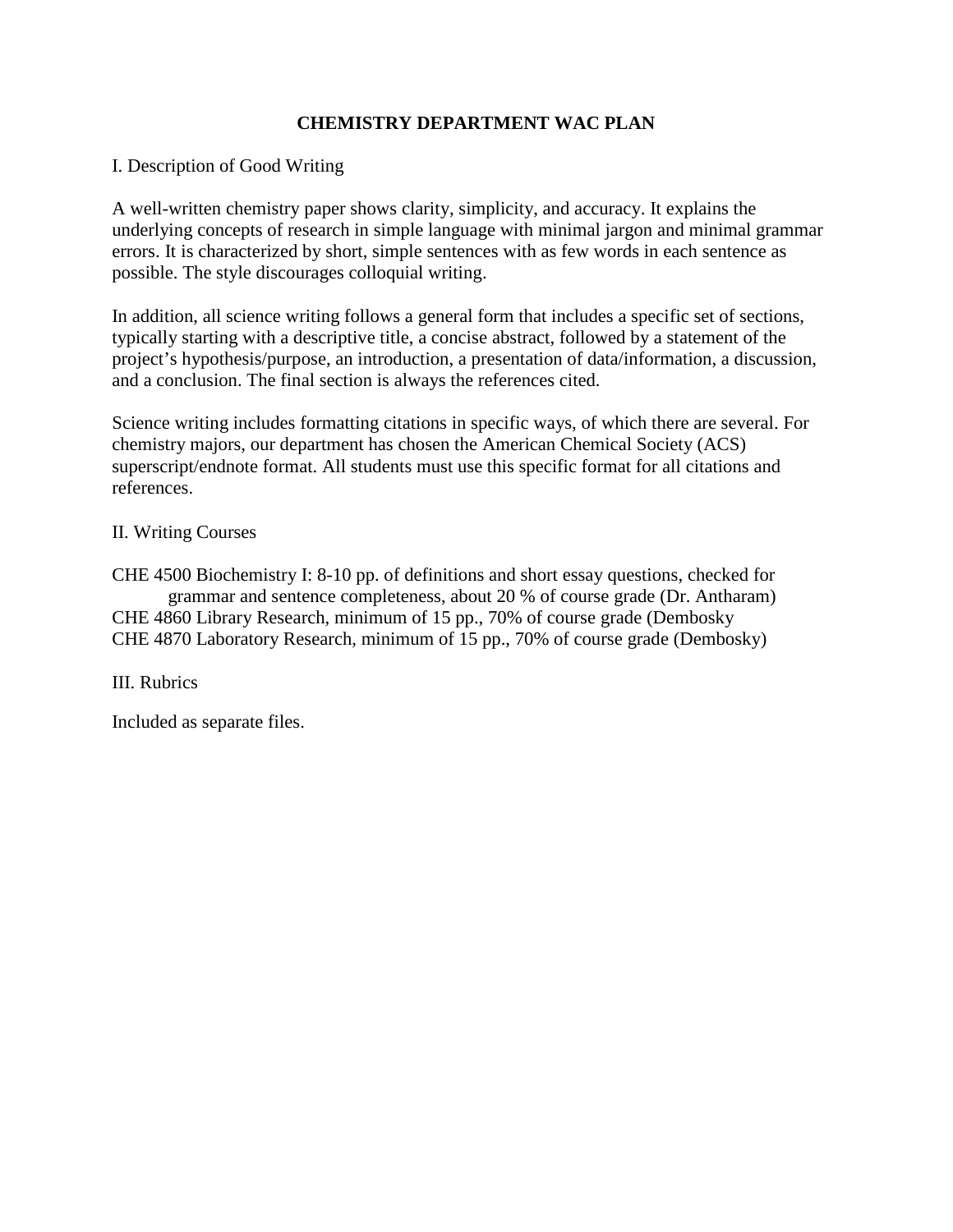# **Writing Plan for Library Research (CHE 4860) and Laboratory Research (CHE 4870) Department of Chemistry and Physical Science** Spring 2015

# *Part I - Definition of Science Writing and Plan Statement*

Science writing is a skill that students in Library Research (CHE 4860) and Laboratory Research (CHE 4870) are required to learn. The style is characterized by short, simple sentences with as few words in each sentence as possible. The style discourages colloquial writing styles. In addition, all science writing follows a general form that includes a specific set of sections, starting with an abstract, followed by a statement of the project's hypothesis/purpose, an introduction, a presentation of data/information, a discussion, and a conclusion. The final section is always the references cited.

Science writing includes formatting citations in specific ways, of which there are several. For chemistry majors, our department has chosen the American Chemical Society (ACS) superscript/endnote format. All students must use this specific format for all citations and references.

The general writing plan for CHE 4860/4870 is for students to complete a formal written paper using the topic of their choice and an oral presentation of the research. These two items when scored will compose almost all of the final grade for the course.

# *Part II - Description of Plan Implementation*

In these two courses, students are taught what constitutes good science writing in a number of classes with a faculty member. Each week, a different aspect of research/writing is covered in addition to other subjects.

Students are required to formally submit the following written work:

# A. Proposal/Outline

- Together these are submitted within the first two weeks of the semester to determine the feasibility of the student's topic and research method; students may be asked to resubmit both if faculty deem the topic/research inappropriate

# B. Abstract

- Soon after mid-term, students are required to submit a written abstract for their research paper; the abstract requires students to have started writing and may not be verbatim the abstract in their final paper

# C. Rough Draft of Research Paper

- Rough drafts are due early enough before the due date of the final paper to allow faculty to review/edit the draft and return it to students to make corrections; the rough draft is expected to be at least 70% of the final paper and must include references; the rough draft is 5% of the final grade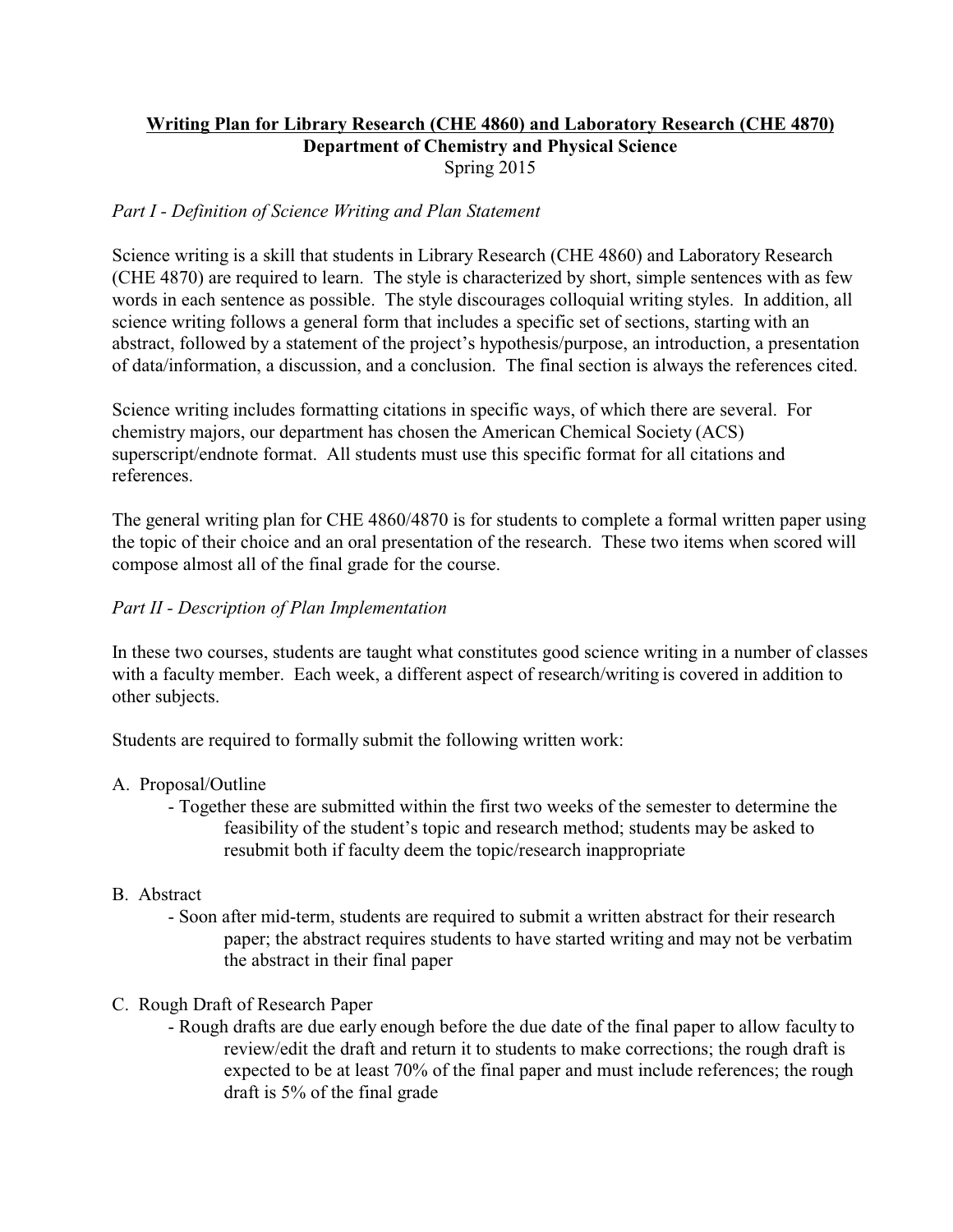- D. Final Copy of Research Paper
	- Final copies must have proper grammar, spelling, punctuation, formatting, citations, and references; the final paper must be a minimum of 15 pages long (not including figures) and is 70% of the final grade (the oral presentation is 25% of the final grade)

Dr. Dembosky teaches both CHE 4860 and 4870 and provides written feed back for all of the required course submissions. Department faculty may also contribute some feedback.

# *Part III - Course Rubric*

A rubric for CHE 4860/4870 has been developed that covers all the required aspects of the rough draft, final written paper, and oral presentation. Students are able to view the rubric from the first day of class and it is posted on Blackboard. The second and third pages of the rubric contain descriptions of all the elements on the rubric and how each is graded. A copy of the rubric follows this page.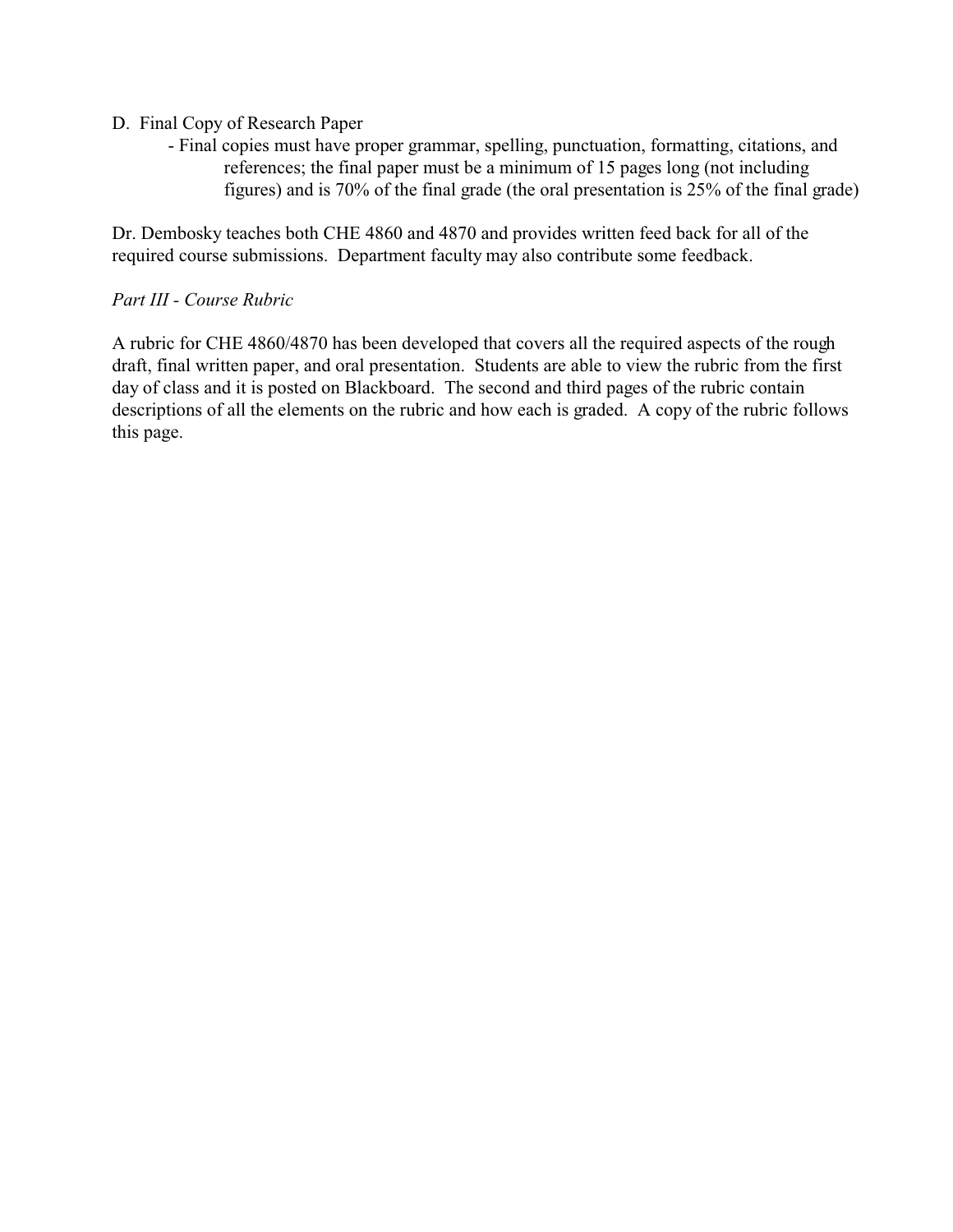| <b>Seminar Evaluation</b><br><b>Research Paper</b><br>Presentation |                           |                                                         |                                   |                 |                                  |                           |                           |                                         |                 |
|--------------------------------------------------------------------|---------------------------|---------------------------------------------------------|-----------------------------------|-----------------|----------------------------------|---------------------------|---------------------------|-----------------------------------------|-----------------|
| Points<br>Received                                                 | <b>Points</b><br>Possible | <b>Graded Element</b>                                   |                                   | <b>Comments</b> | <b>Points</b><br><b>Received</b> | Possible<br><b>Points</b> | <b>Graded Element</b>     |                                         | <b>Comments</b> |
|                                                                    | 5                         | Rough Draft                                             |                                   |                 |                                  | 2.5                       |                           | Purpose /                               |                 |
|                                                                    | $\overline{4}$            | Content                                                 | Abstract                          |                 |                                  | 2.5                       | Content                   | Hypothesis                              |                 |
|                                                                    | $\mathfrak{Z}$            |                                                         | Purpose/Hypothesis                |                 |                                  |                           |                           | Background /<br>Introduction            |                 |
|                                                                    | $\tau$                    |                                                         | Introduction /<br>Background      |                 |                                  |                           |                           | Core Content                            |                 |
|                                                                    | 14                        |                                                         | Main Body -                       |                 |                                  | $7.5$                     |                           |                                         |                 |
|                                                                    | $\mathbf{3}$              |                                                         | Content / Method<br>Discussion or |                 |                                  | 2.5                       |                           | Critique /<br>Analysis /<br>Conclusions |                 |
|                                                                    |                           |                                                         | Critique / Analysis               |                 |                                  | 2.5                       |                           | Organization                            |                 |
|                                                                    | 6                         |                                                         | Summary /<br>Conclusions          |                 |                                  |                           |                           |                                         |                 |
|                                                                    | $\mathfrak{Z}$            | Paper Format and Structure<br>Documentation / Citations |                                   |                 |                                  | 1.5                       |                           | Execution and Style                     |                 |
|                                                                    | $\overline{4}$            |                                                         |                                   |                 |                                  | 1.5                       | Voice                     |                                         |                 |
|                                                                    | $\overline{4}$            |                                                         | References / Bibliography         |                 |                                  | 2.5                       | Graphics                  | Digital Slides                          |                 |
|                                                                    | $\mathfrak{Z}$            | Mechanics                                               | Writing Style                     |                 |                                  |                           |                           | Chalkboard Use                          |                 |
|                                                                    | $\mathfrak{Z}$            |                                                         | Sentence Structure                |                 |                                  |                           |                           | Transparencies                          |                 |
|                                                                    |                           |                                                         | and Paragraphs                    |                 |                                  |                           |                           | $\rm{A/V}$                              |                 |
|                                                                    | $\mathfrak{Z}$            |                                                         | Spelling                          |                 |                                  | 0.5                       | Citations                 |                                         |                 |
|                                                                    | $\mathfrak{Z}$            |                                                         | Grammar                           |                 |                                  | 0.5                       | Time Limit                |                                         |                 |
|                                                                    | $\mathbf{3}$              |                                                         | Punctuation                       |                 |                                  | 1                         | Attire                    |                                         |                 |
|                                                                    | $\tau$                    | Figures                                                 |                                   |                 |                                  | $\overline{\phantom{a}}$  | Handouts                  |                                         |                 |
|                                                                    | $\overline{\phantom{a}}$  | (Late Deduction)                                        |                                   |                 |                                  | $\overline{a}$            | (Late Deduction)          |                                         |                 |
|                                                                    | 75                        | <b>Research Paper Total</b>                             |                                   |                 |                                  | 25                        | <b>Presentation Total</b> |                                         |                 |

Seminar Total: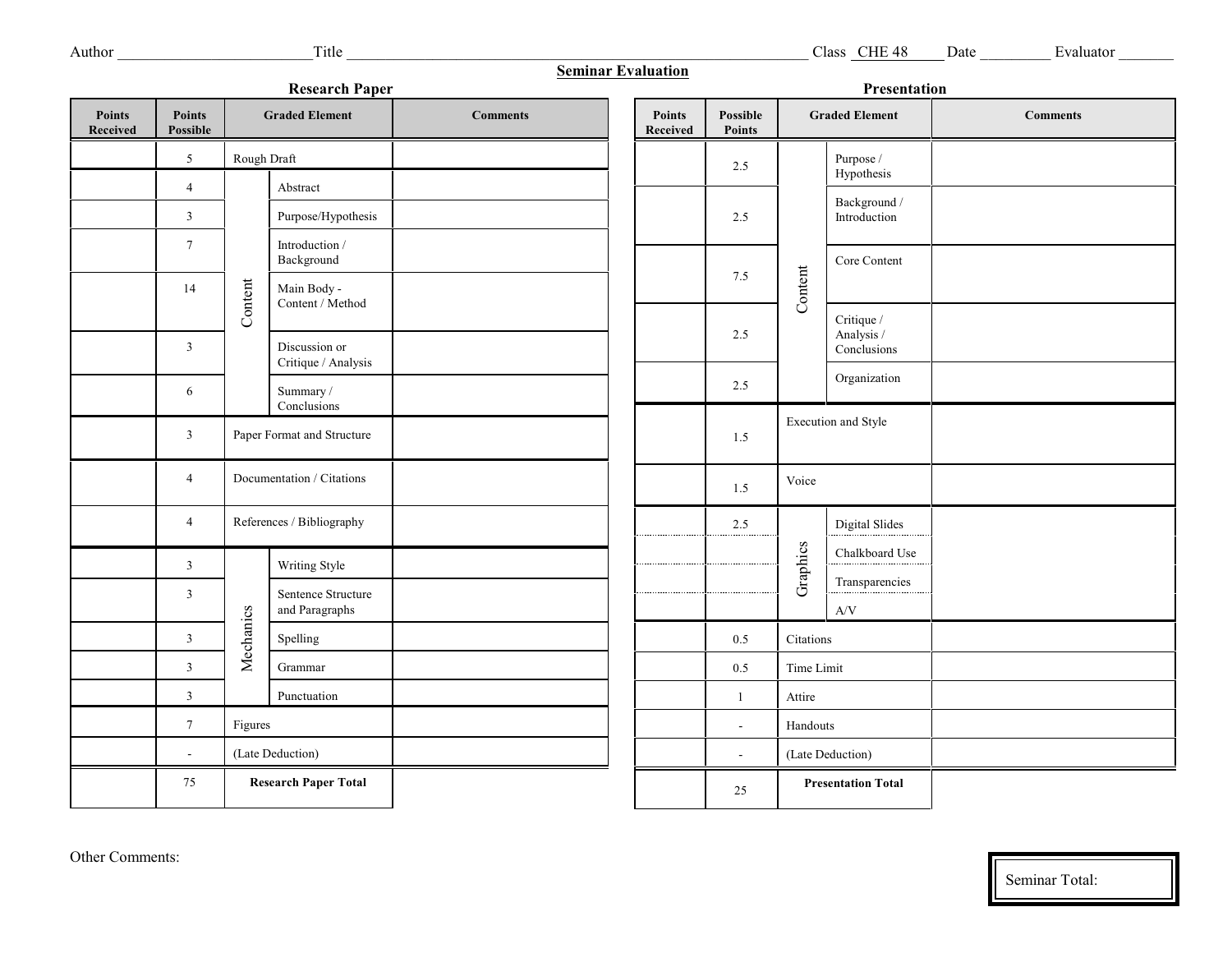### **Research Paper Evaluation Rubric Brief Explanation**

All reviewers using this rubric should address the following questions when scoring the submitted paper. It should be noted that some categories on the rubric may not be applicable for all papers.

### *Rough Draft*

Is the rough draft the required length? Are there sections that could be moved to a better location in the final paper? Are the methods, data, and discussion properly separated? Does the paper follow a logical order? Does the content fit the required format for the paper? Do citations and references follow the proper format?

# *Abstract*

Is the abstract a good complete summary of the paper? Is the abstract as short as possible? Are references avoided in the abstract?

## *Purpose/Hypothesis - Introduction/Background*

Was there a part of the paper to introduce the audience to the topic? Were the technical terms used in the writing defined at the beginning of the paper? Did the author clearly identify the purpose of the paper and/or provide an overview of the structure of the paper (if needed/required)? / What is the proposal for the research conducted and on what is it based?

# *Main Body Content / Method*

Is the paper adequately fact-checked? Is the content of the paper appropriate and adequate? Is there enough content to cover the topic of the paper? / Did the research method logically fit the research proposal? Were an adequate number of tests and methods performed? Were positive and negative results observed? Are appropriate charts and graphs included of the procedures if needed?

# *Discussion or Critique / Analysis*

Did the writer critique any published sources? Were alternate views presented? Did the author include his or her own views, and if so, were they adequately supported? / How well were the results presented? Is all of the appropriate data included? Are data organized in appropriate charts and graphs if needed? Are amounts of error properly conveyed?

# *Summary / Conclusions*

Is there a summary or set of conclusions in the paper? Are the conclusions clearly presented? Are the conclusions that of the author or of those of a source or several sources? What are some options for further research on the paper's topic?

# *Paper Format and Structure*

Is there an orderly arrangement of ideas and information presented in the paper from start to finish? Are concepts addressed in the appropriate place within the text? Is any concept or idea mentioned without a proper context?

### *Documentation / Citations*

Were any parts of the paper not cited that should have been? Was the required format of the citations strictly followed? Were parts of the paper documented too much in a specific paragraph when a paraphrasing citation would suffice?

# *References / Bibliography*

Did the writer use the format for the references that was required? Are the references in alphabetical order? Is each reference complete? Are the references from appropriate sources (*i.e.*, peer-reviewed journals)?

# *Writing Style*

Is the writing professional or is the document written colloquial (*i.e.*, is the writing style more like a published paper or an informal verbal conversation)? Were unnecessary words and verbiage left in the writing that could have been omitted? Did the writer try to say as much as possible with as few words as possible?

## *Sentence Structure and Paragraphs*

Were the rules of sentence structure followed (use of proper subjects and predicates)? Did the writer use runon sentences and/or sentence fragments too often? Were sentences comprehensible? Did each paragraph have a main/topic sentence? Were paragraphs written to focus on the topic sentence? Did the writer begin a new paragraph when needed?

## *Spelling*

Has an effort been made to make sure all spelling is correct beyond using a spell-checker? Did the author distinguish homophones (such as to/two/too and they're/their/there)? Is "a lot" spelled as two separate words?

### *Grammar*

Did the writer avoid beginning sentences with conjunctions? Is the tense of the writing consistent? Did the author avoid the "dirty dozen" of the English Department?

### *Punctuation*

Were parenthetical phrases separated by commas? Were conjunctions preceded by commas? Were any abbreviations, especially ones that repeat, properly defined?

### *Figures*

Did all figures have references? Was each figure referred to somewhere in the text? Did each figure have an appropriate caption?